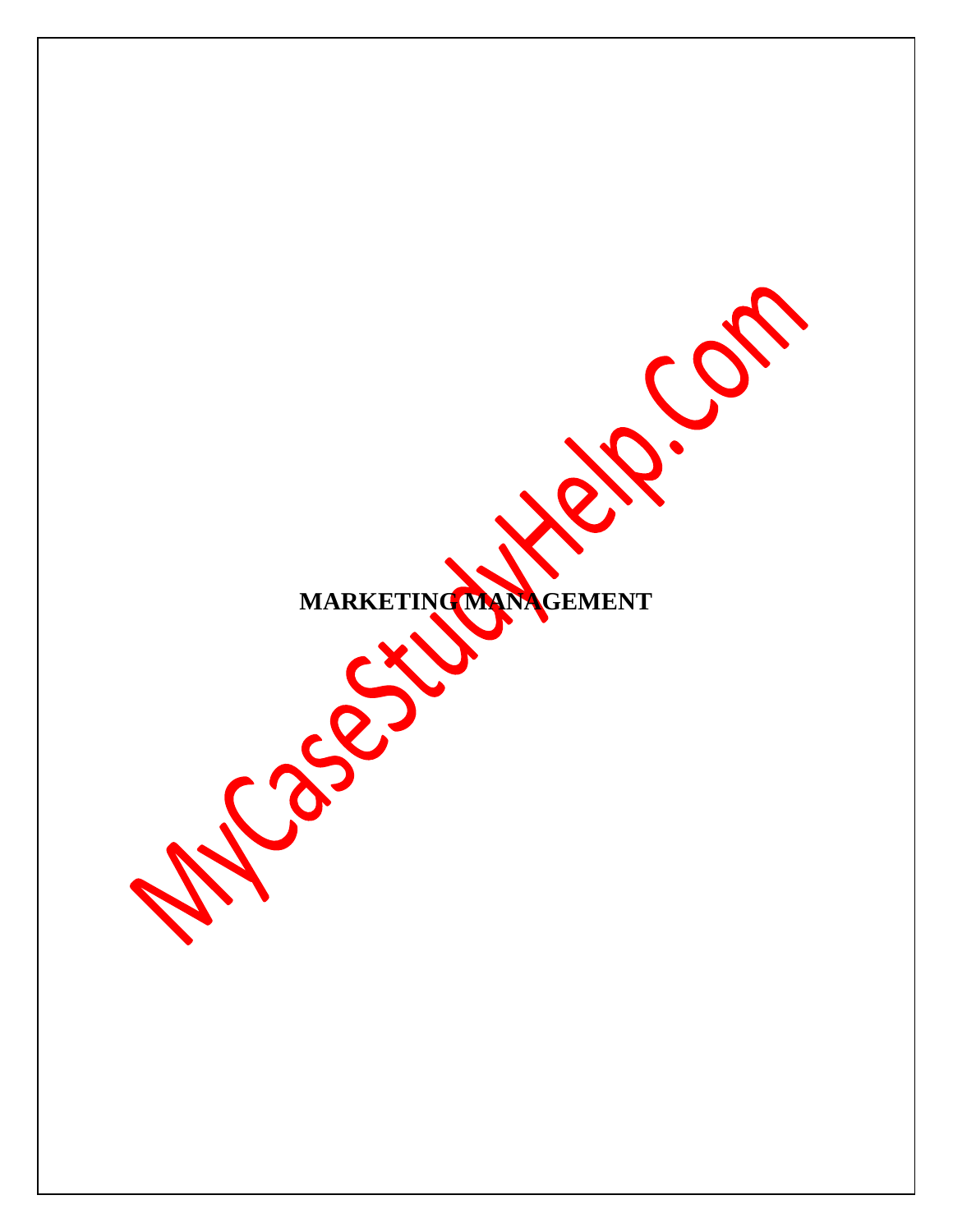# **Abstract**

Banking organisations in present complex financial business scenario are required to show more impetus to innovate their marketing management approaches. In this regard, this study is reflecting different disciplines of marketing management tools that can be used in financial institutions for better market penetration with enhanced loyal customer base. In this context, this paper has considered marketing management by *Mozambique-based* financial institution namely *Commercial Bank and Investments, SA (BCI)*. The paper designated that mixing up 4Ps and 4Cs of marketing approaches can deliver better for business sustainability. On the other hand, brand management can be better handled with application of service quality management metrics such as Triple Bottom Line (TBL) approach in which addressing social performance, economic performance and environmental performance would be of most priority for organisations likewise BCI. Adopting e-banking is handful in this scenario.

Co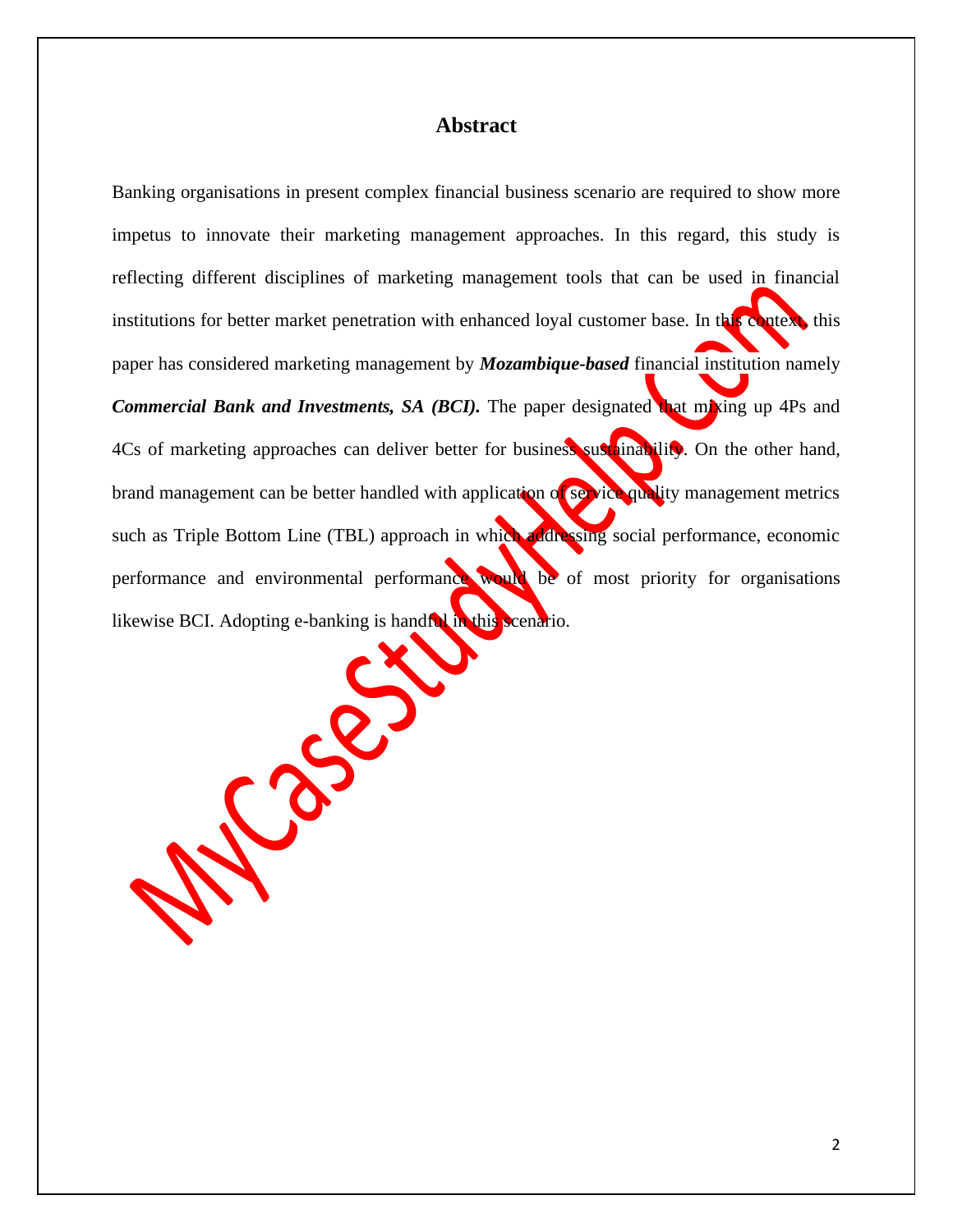# **Table of Contents**

| 10                                                                           |
|------------------------------------------------------------------------------|
| 5. Experiential Marketing, Consumer Relations, Experience Management<br>. 12 |
|                                                                              |
|                                                                              |
|                                                                              |
| 9. Sustainability, TBL and Stakeholders                                      |
|                                                                              |
|                                                                              |
| En 1                                                                         |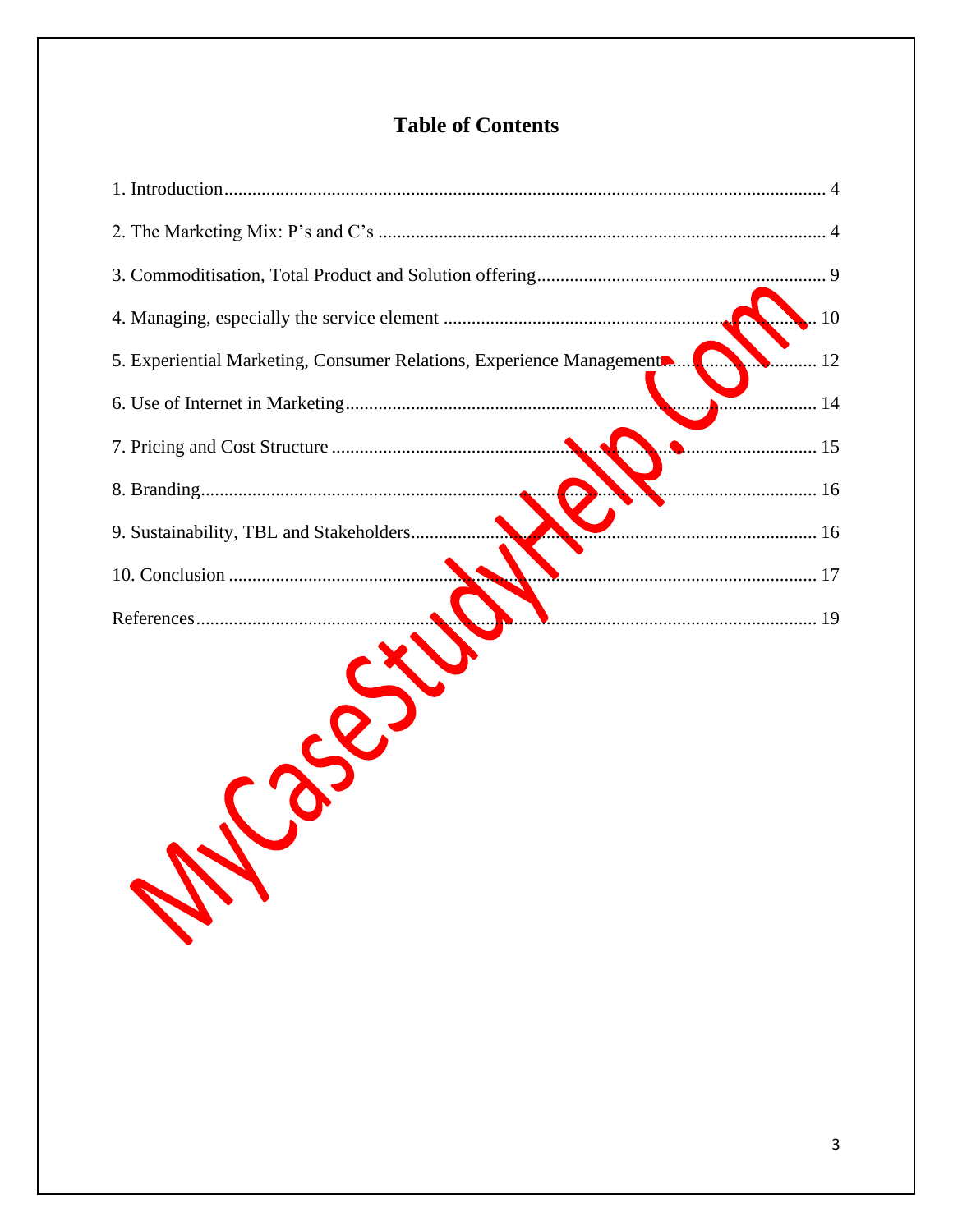#### <span id="page-3-0"></span>**1. Introduction**

Competitiveness of a financial institution largely depends on competence level of an organisation on resource utilisation and ability to harness different market-based approaches. Sustainable marketing strategies are inevitable to be on the top of customer-centric financial services. In this notion, this paper is designed for exploring impact of customer-centric marketing approaches on overall competitiveness of a financial institution and for this; this study has taken into account the business example of *Mozambique-based* financial institution namely *Commercial Bank and Investments, SA (BCI).* The company offers specific financial solutions designed for individual customer groups. This paper is to analyse sustainable marketing principles in favor of BCI so that it can effectively compete with its arch rivals in concurrent business places such as *Millennium BIM, Barclays Bank, Standard Bank (SB), ABSA* and *Unico*.

# <span id="page-3-1"></span>**2. The Marketing Mix: P's and C's**

Financial industry of a country always tends to grow with more competitiveness. In an emerging economy likewise that of Mozambique, similar arguments can be forwarded as along with domestic players, international financial players are also coming in this country seeing its futuristic business forecast. In order to remain competitive in this business environment, domestic players such as BCI need to bring in some brainstorming ideas in their traditional business principles. One such may be introducing its marketing mix strategy in new form such as combining components of both *4P (Product, Place, Promotion, People)* and *4C (Customer solution. Customer cost, Convenience, Communication)* model (Dadzie, Dadzie and Winston, 2019).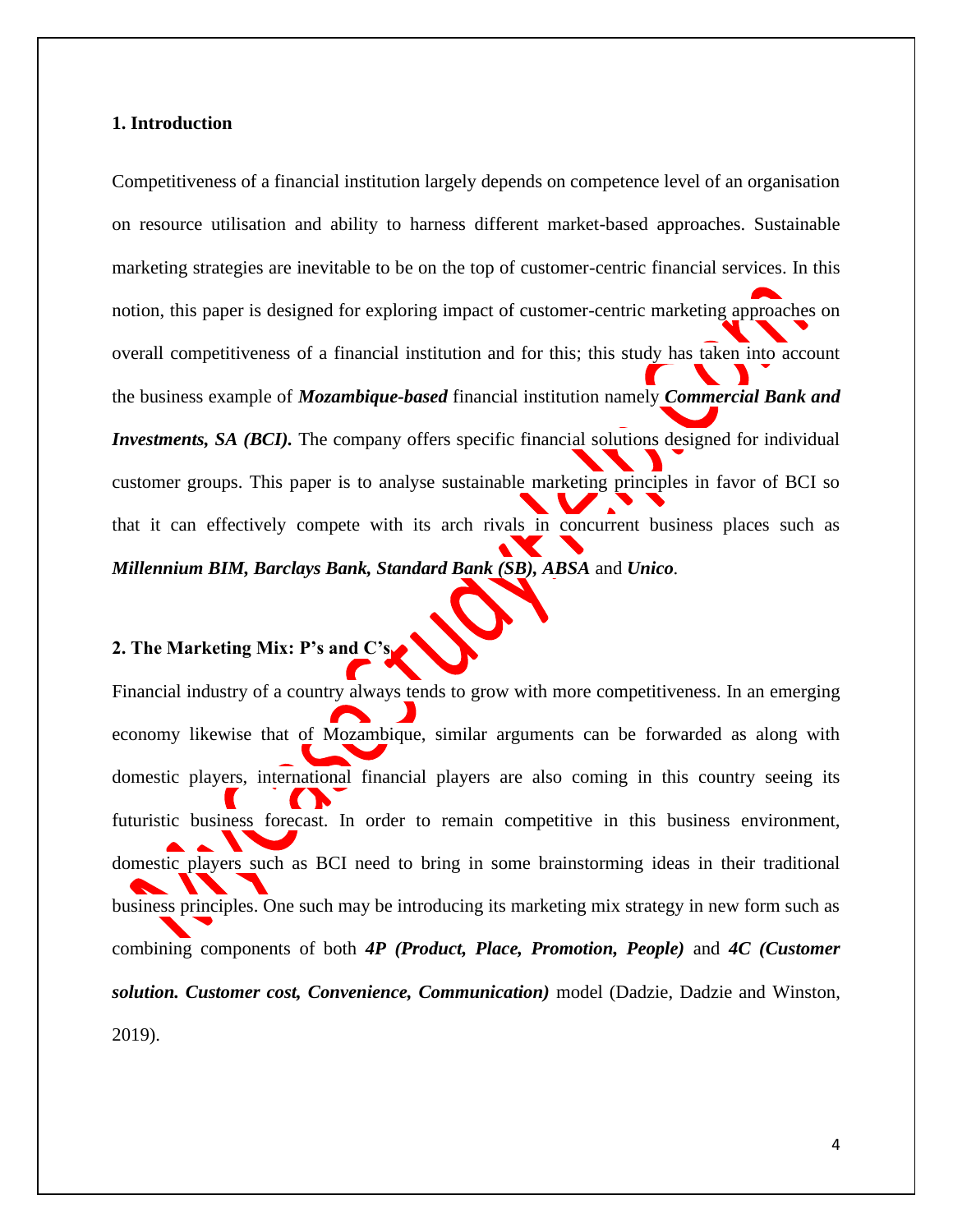In traditional marketing strategy, 4Ps is related with supply network whereas 4Cs are relevantly attached with demand scenarios. Across all economic events, it is a common phenomenon that demand needs to be adjusted with supply and vice versa. In an emerging wealth management market such as that of Mozambique, banks can be regarded as supply sources and customers are demand sources. Therefore, if an organisation is capable of combining 4Ps and 4Cs, this will be beneficial for establishing a viable relationship between bank and customers and can lead towards more profitable lead generation (Melnic, 2017). For BCI, Best-fitted approaches to 4Ps and 4Cs of marketing mix can be demonstrated in the following way:

# **2.1 4Ps of marketing mix**

#### *Product*

Particular to say with 4Ps approach, BCI has segregated its products into different categories likewise financing, electronic channels and services, other products and services, current management, products for surplus cash, receiving, payment and foreign trade (both export and import). Besides this, product differentiation may also be seen as *personal banking* with provisions for personal loan, *corporate banking* included with international banking, loan financing, investment banking and corporate annuity services along with *e-banking* composed of mobile banking and internet banking (bci.modyocdn.com, 2018).

# *Place*

Currently BCI has a presence over all 11 provinces of Mozambique that ultimately represented this bank with the largest banking network in this country's district level. Although BCI is presently carrying a local brand image, however, organisation is focused to have a global presence that is reflected through its presence over 23 countries across four continents (bci.modyocdn.com, 2018). BCI holds the largest stake in rural areas of Mozambique as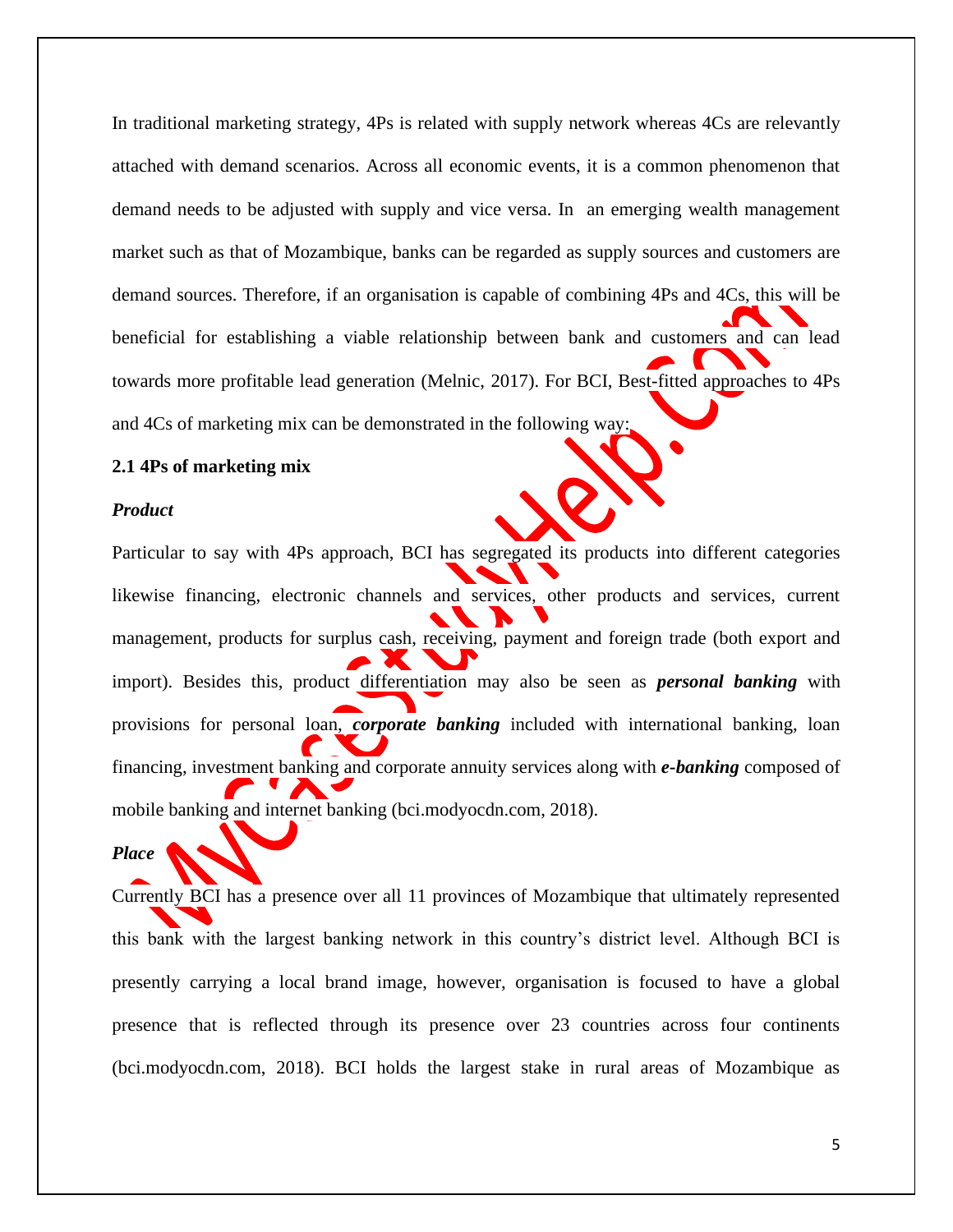company has established 34 branches in different rural areas and that is ever increasing till this date. A record 26% increase in stake is recorded in recent times with a total expansion of 168 new business units across this country (worldfinance.com, 2015).

### *Promotion*

Uniqueness of BCI bank lies in its local brand image that is tagged with *"BCI éDaqui"* which is designed for bearing a different cultural meaning and transferring the same value to its local and international clientele. This local brand image of BCI is definitely creating a feeling of personal belonging to its consumer groups. As this nationalised bank is centered on interests of local customers, this, in consequence, is suitable for bringing highest benefits to its native customers. The campaign namely *'The best comes here'* has got a huge response which is actually designed for raising and retaining customers (worldfinance.com, 2015). Such campaigns are also beneficial for gaining a competitive edge over other domestic and global contemporaries. Some marketing campaigns being undertaken in 2019 are BCI credit and debit card campaign, campaigns for raising personal credit and campaigns for attracting indigenous customers to BCI Exclusivo, BCI Private and BCI Universal segments (bci.modyocdn.com, 2018).

#### *People*

People are in the core of BCI business strategies. In this regard, BCI sees its human resource management tactics as a source of human capital empowerment in all business aspects. Such a heuristic action is delivering credibility to achieve defined business objectives and developing strengthened organisational culture where employees are in line with strategic management of BCI business. Global staff complement is raised to 2890 in 2018 that is also supporting this firm to encapsulate a considerable growth in customer numbers (bci.modyocdn.com, 2018).

#### **2.2 4Cs of marketing mix**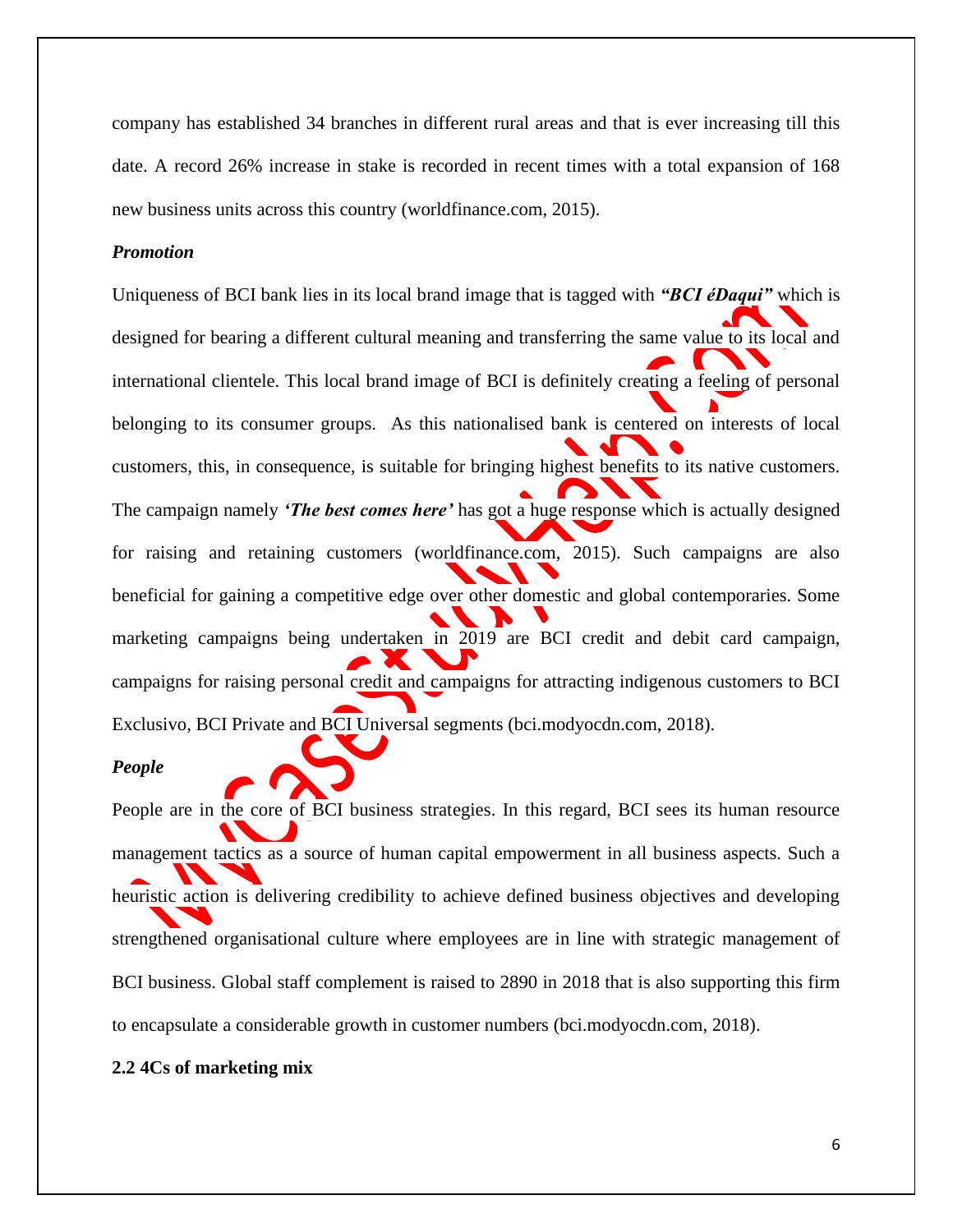# *Customer solution*

For forging best ever business opportunities, BCI has focused in representing its personalised services to mass market of Mozambique. In consequence, marketing for Dummies concept has proved its essentiality to support marketing approaches of BCI. Accordingly, customer segment is differentiated into *BCI Exclusivo, BCI Private, BCI Universal* and *BCI Corporate*  (bci.modyocdn.com, 2018). Two primary segments are targeted as business customers and individual customers. In order to do business sustainably, priority is given in customer-centric services so that financial inclusion in Mozambique can be accelerated. This concern of BCI has resulted in making this organisation as largest financial institution in Mozambique in terms of deposits in credit, volume of assets, number of POS, ATMs and branches (Trivedi, Trivedi and Goswami, 2018).

#### *Customer cost*

For BCI, customer cost is much about special considerations from customers that are engaging them to buy products and services of BCI. Hence, benefits that can be gained after using BCI products are considerable. In this context, it can be seen that BCI has tailored specific services for individual customer segments. Incurring cost to customers is detailed through internal tactics of determining potential buying behavior of customers. As such, it can be seen that BCI is holding a great support for local SMEs (Small and medium enterprises) along with high-end support for agribusiness, women entrepreneurship and young entrepreneurship (bci.modyocdn.com, 2018). The management of BCI shows dedication for managing uninterrupted credit lines for these market segments. Growth strategy of BCI is highly reflected in their principle to bridge the gap between rural and urban financial landscapes of Mozambique. Notwithstanding, BCI needs to concentrate on articulating measures to minimise cost to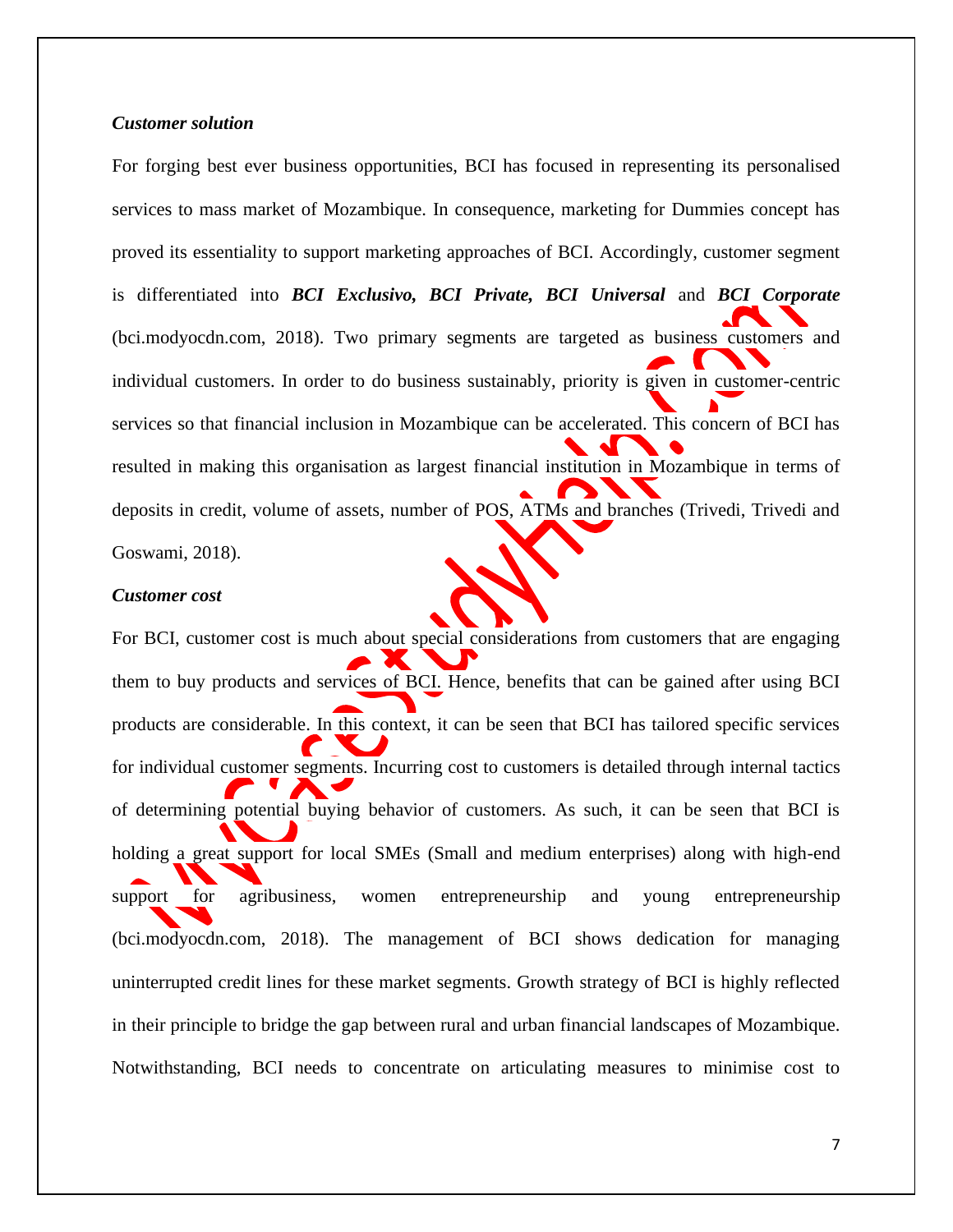customer satisfaction staying focused on increasing price of services and products (Ikechi, Chinenye and Chiyem, 2017). In this way, the company can ensure minimal disturbances to bottom line operations with maximum profitability.

# *Convenience*

Understanding importance of convenient services for customers, BCI has pledged to expand its business network across remote areas of Mozambique. A new headquarters is established in Maputo that hosts more than 1000 employees. For convenient access to BCI financial support, BCI focuses on increasing ATM units and POS units. This enabled them to record a 42% increase in ATM usage in 2014 along with 34% growth in POS establishment (worldfinance.com, 2015). *BCI International Desk* was inaugurated in 2015 that integrates an experienced team fully dedicated in maneuvering supports for foreign organisations interested in investing in Mozambique. This desk also brings in support for indigenous organisations interested in cross-border business. *BCI Energy Desk* is supporting SMEs and large organisations for boosting the Mozambique energy market and that is through partnerships or direct interventions with third party organisations (worldfinance.com, 2016). This support consists of structuring and financing of major project management operations to access foreign capital with ease.

# *Communication*

For better communication about services of BCI, organisation has approached social media marketing. In addition, website communication method is evolved with new means and avenues to reach potential customers. Although these promotional communications methods are still effective for BCI brand management, however, organisations need to focus more on niche marketing. One such application is arranging for a two-way direct communication platform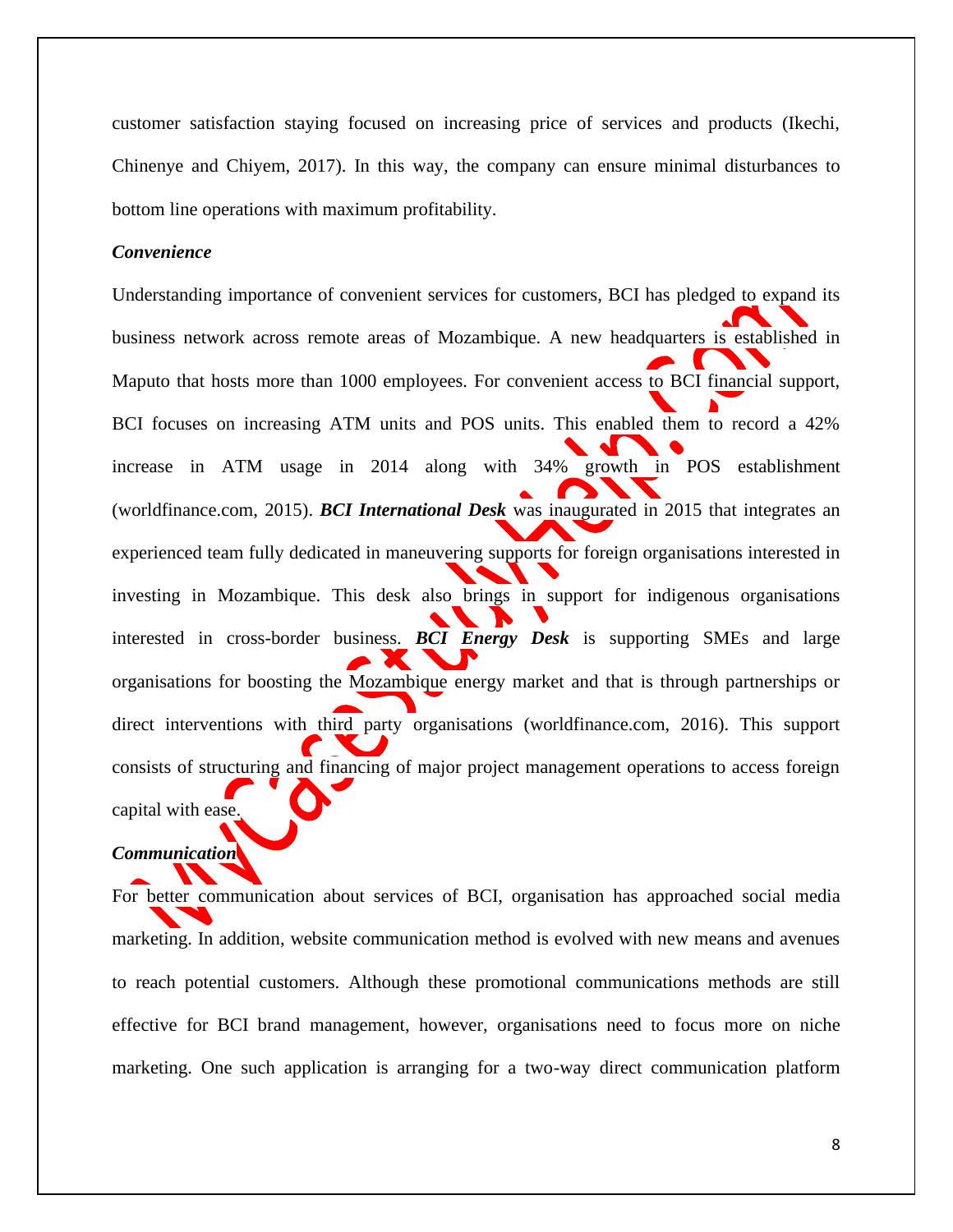between organisation and stakeholders that is afforded by BCI through creating a platform for monthly newsletter which is suitable for informing customers about products or services and business campaigns as well as knowing their feedback concerns (Manafzadeh and Ramezani, 2016).

# <span id="page-8-0"></span>**3. Commoditisation, Total Product and Solution offering**

Commoditisation creates much liquid market as this creates it quite easier towards selling and purchasing whatever good is. In addition to this, as stated by Chernev (2018), without included sales processes are based on brand identifiers and differentiation along with individual traits, purchases of commodity appears as more straightforward and transactional in nature as they rise in volume. It raised selling volume that care much variability within price of the commodity, though this also does generates much activity as well as injects cash in market (Clubofmozambique.com, 2016).

Returning to instance of the mortgage loans, rise in purchasing and selling of such loans raises quantity of circulating cash that is available. Rises within cash flow permits bans with other lenders for writing much loans towards more borrowers. As opined by Zimmerman and Blythe (2017), such rise seems to be advantageous in nature for industry as whole for borrowers as well.

Comprehensive as well as diverse financial services of Mozambique in banking industry are growing very rapidly, which owes towards demand drivers along with supply drivers. Demand drivers in BCI are customised and financial solutions, higher disposable revenue and many more, while supply drivers in BCI are new financial solutions, products, new providers of services in prevailing markets and many more. Banking industry of financial services in Mozambique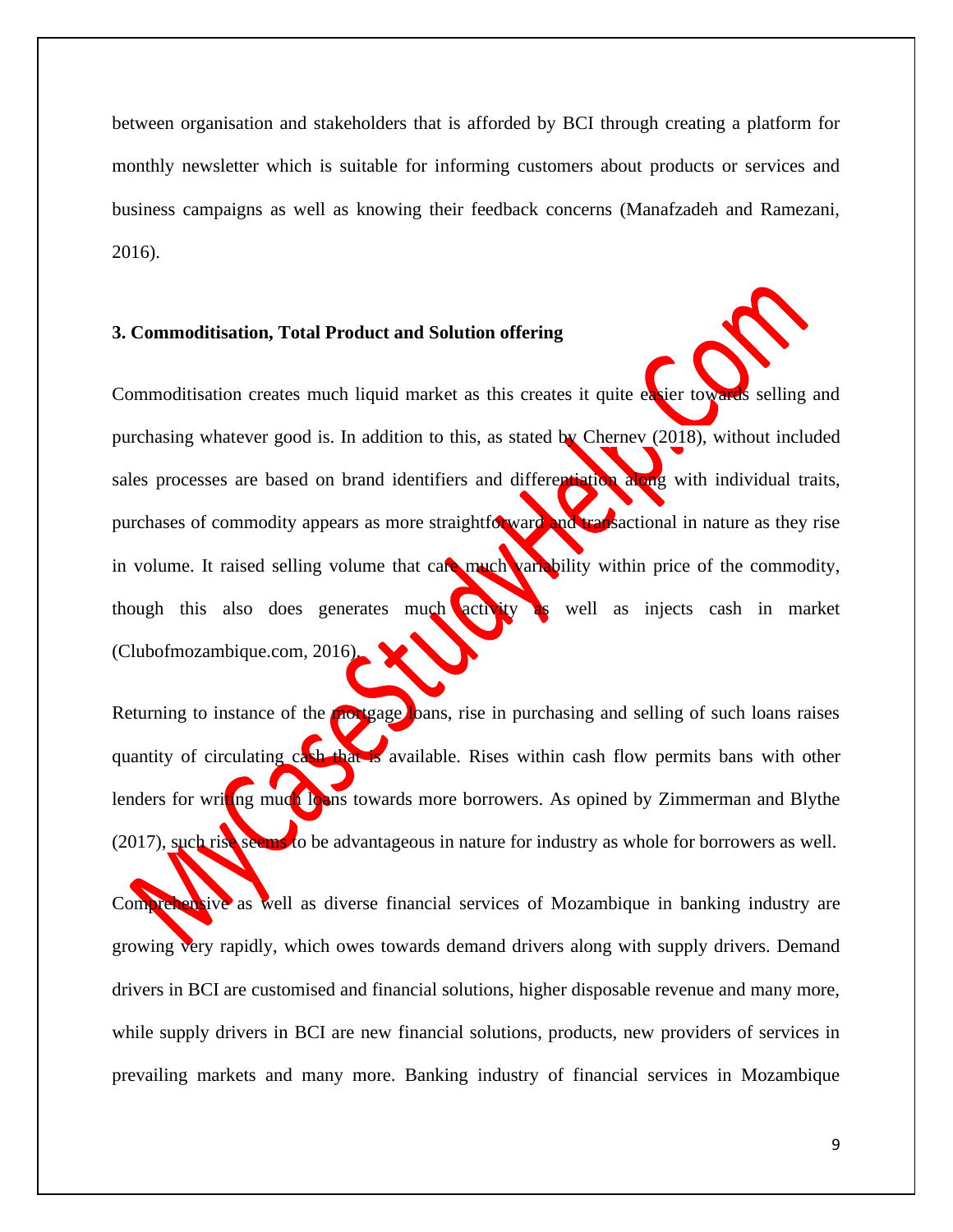carries out with various key sub segments. In BCI, these deals with mutual, limited funds, insurance, pension funds, wealth managers, commercialisations, stock brokers and financial advisories (Bci.cl, 2020). These ranges from the small and domestic players towards large multinational organizations as services in BCI are served to diverse clients, involving private business, public organisations and individuals as well.

Coming up along with total product idea has been one thing, while developing this is other thing together since devil unity has been in detail. In this stage, team of product development are needed to translate such idea in total tangible product, which can easily be sold towards clientele of BCI at reasonable profit. As explained by Shiu (2017), development team needs to walk on fine line within devising total product, which is essentially complex with actual risk with total financial products, though it appears as simple as it seems to be easy for rival to replicate.

Clientele for total product, which is identified at such stage since maximum subsequent steps ha scene driven through total product act for retail audience. This needs to get targeted at the institutional clients.

# <span id="page-9-0"></span>**4. Managing, especially the service element**

Focused services of BCI are managed through two corporate branches along with four private branches. In addition, there are thirty exclusive commercial business centers that are included with expert professional service and account managers who are dedicated in bringing in best support for affluent customers. Financial initiatives by 162 retail branches and specialised desks are substantiating main growth corridors for BCI and ensuring bankarization in remote areas of Mozambique. Service element is also assisted by two specialised mobile branches, 10000 POS and 653 ATMs (worldfinance.com, 2015).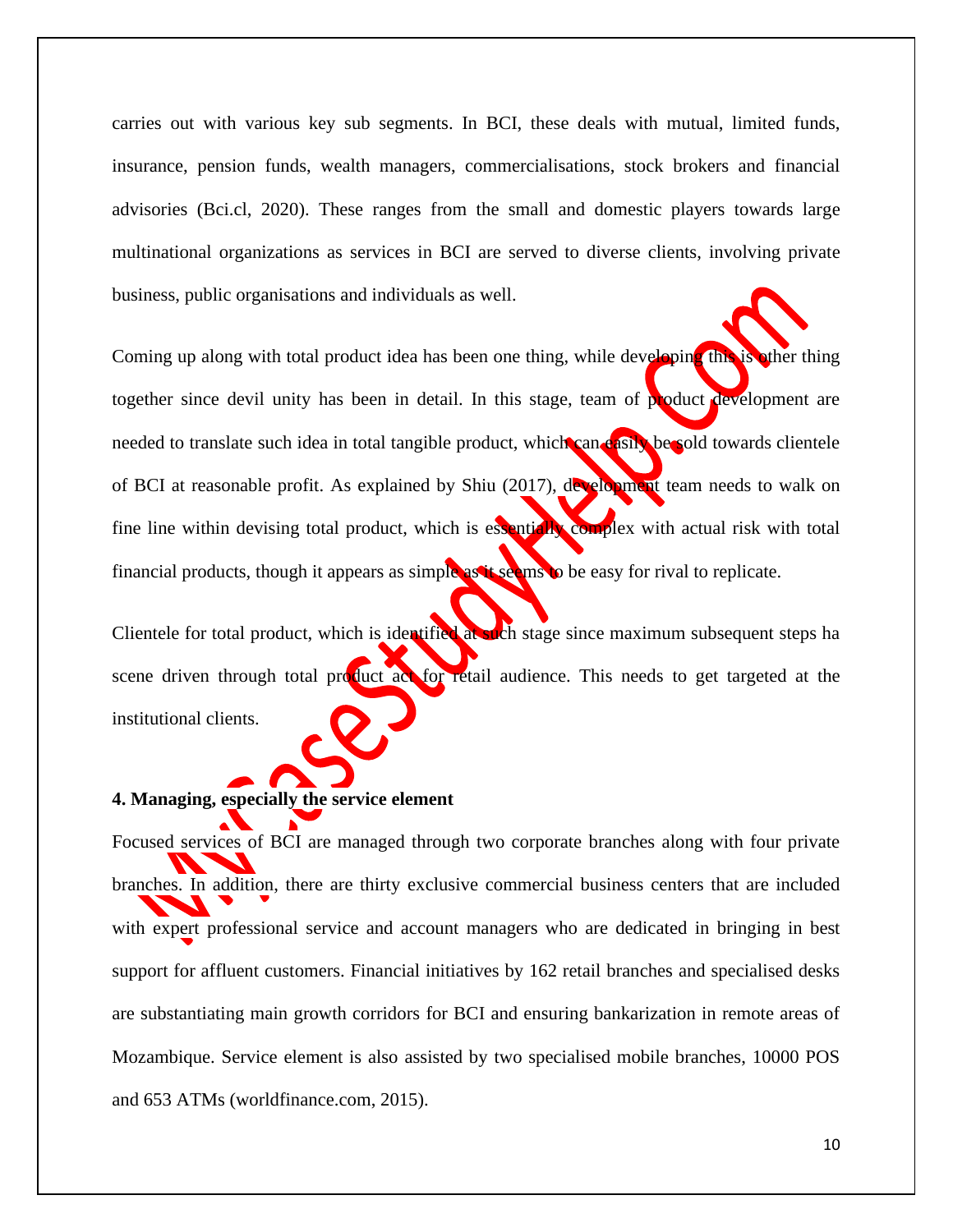In order to respond promptly to differentiating financial needs of different customer groups, BCI has insisted on managing a flexible service and product portfolio that is being tailored viewing differing specific needs of customers. This portfolio includes commercial protocol, financial management, electronic channels and services, current management, foreign trade and many other options. For better viability in managing high degree of service quality, BCI has approached several marketing metrics such as segment marketing, niche marketing, local marketing and individual customer marketing. For better demarcation in visibility of service quality appraisal, BCI has introduced differentiation strategy across different operational dimensions that, in effect, have approved a integrated platform where benefits of services, products, personnel and channels are optimised (worldfinance.com, 2016). Notwithstanding, this era of marketing has believed that enquiring about customer satisfaction is much about understanding changing consumer behavior. This change is influenced enough by hectic lifestyle of people where people negotiate with average time spent in banking transactions. Now, as quality of service is determinant of customer satisfaction and customer loyalty, therefore, BCI needs to focus on meeting service quality metrics that are cost, convenience, social factors and facilities (Maheswari and Sundaram, 2017). In this view, innovative banking methods can deliver these needs that are addressable only BCI embarks more on technological supervision. Understanding *TAM (Technology Acceptance Model)* can serve this purpose more appropriately as this is an avenue for adopting green banking methods in traditional banking (Wahyuni, Lukman and Suparno, 2017). Universal banking system is now an ubiquitous need with developing economy of Mozambique and TAM can efficiently support this objective.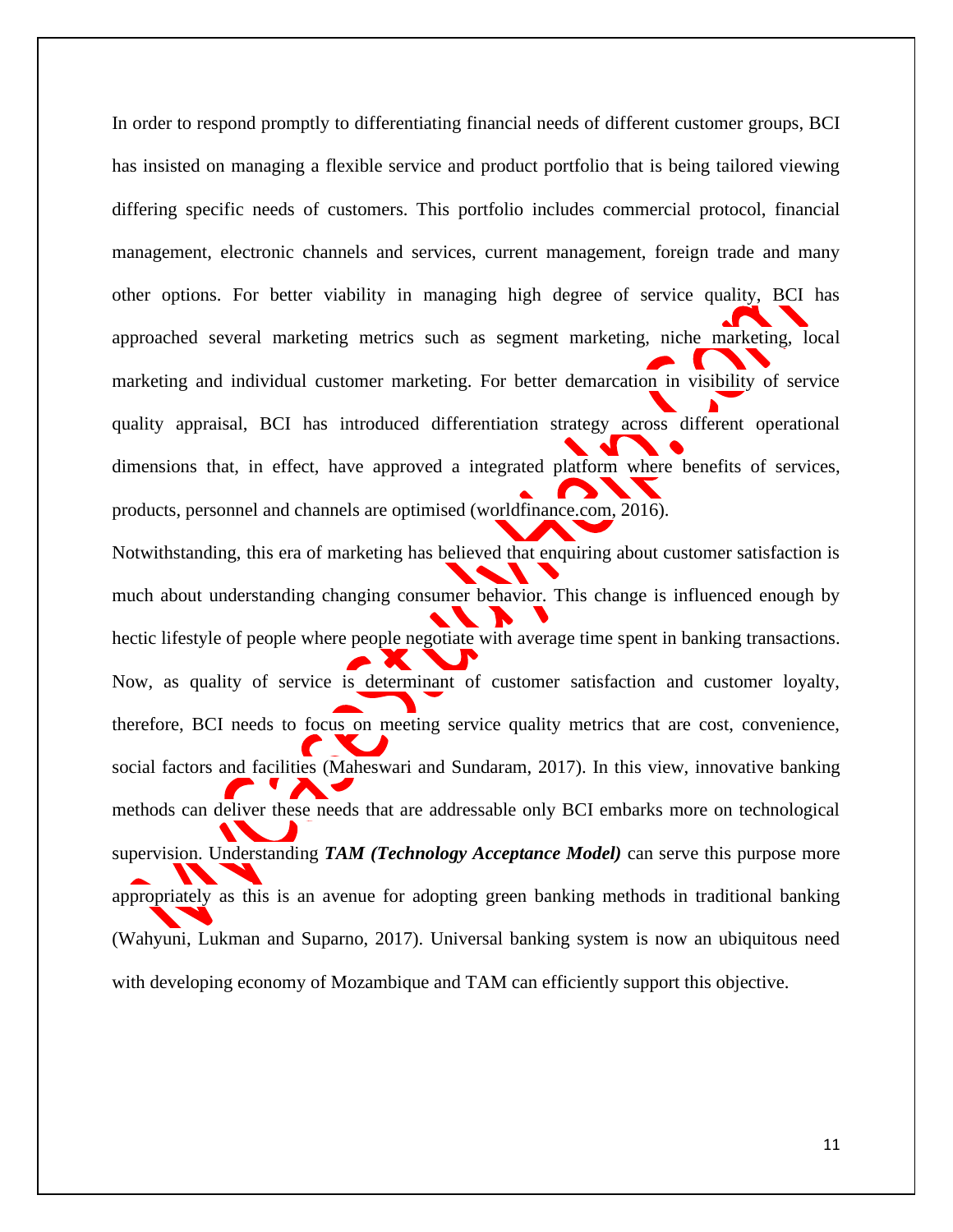### <span id="page-11-0"></span>**5. Experiential Marketing, Consumer Relations, Experience Management**

BCI need to keep their money safe as well as support their customers to get what they are willing to with single swipe, while for customers, this firm ca appears as faceless entities. This company, which lean upon experimental marketing, moreover, are identifying certain creative ways for helping out to put human face upon respective brands, along with being less disruptive in such process (Clubofmozambique.com, 2016). On other hand, from escape spaces, which support customers to understand about financial topics by every stage of the life towards holders of the credit cards, are rewarded along with memorable with intimating concerts towards drone stunts, BCI are investing within engaging activations, sponsorships and experiences. These help to get linked to respective customers and attract the new ones with way.

As suggested by Olson *et al.* (2018), serving exceptional customer service in BCI is crucial as it supports to retain as well as attract consumers in competitive landscape. On contrary, as technology appears as more consumer buying and robust habits to shift, BCI needs to observe constantly regarding innovative areas with ways for meeting all demands of customers.

Serving relevant and consistent information across channels has been constant challenge for BCI. At present, technological world, along with online consumer banking in respective mobile devices at every branch location, serving such consistent facts has been more vital for BCI to serve best within banking consumer service. It can be depicted that about 46% of customers manage respective finances by switching online between their mobile devices before finishing activity (Bci.cl, 2020).

With massive quantities of consumer data, BCI has their possession, as untapped scopes regarding personalisation have been almost endless. This company is based on such idea for many years. Community and member relationships are foundation of BCI. Therefore, as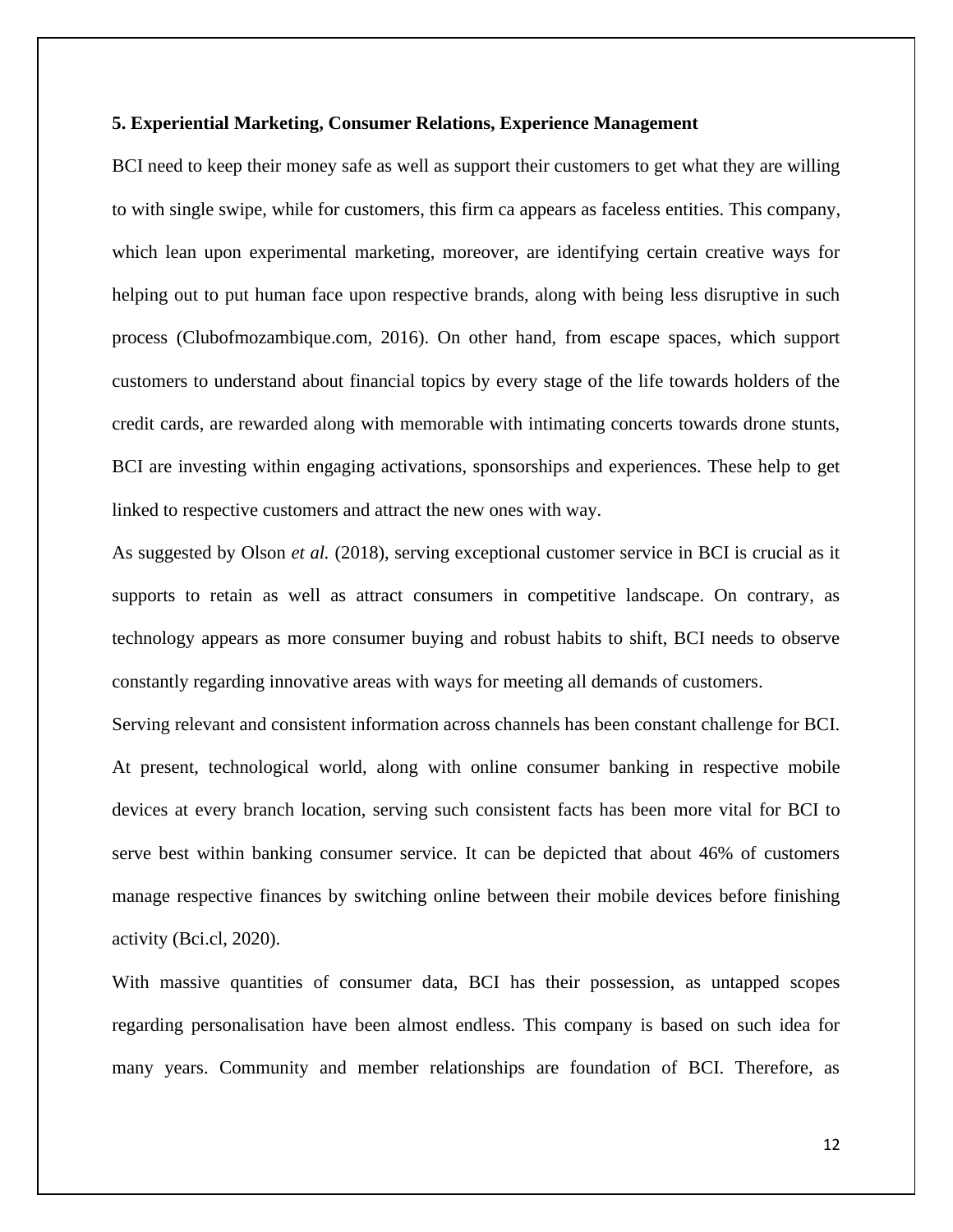observed by Ellram and Murfield (2019), this cannot come in form of surprise, leading to higher member satisfaction in this organisation.





# **Table 1: Customer Relations**

(Source: As influenced by Chernev, 2018)

Concept of the education to potential and recent customers upon financial literacy is adopted by BCI. As programmes of financial literacy have prevailed in BCI, Henceforth, targeting youth populations and low income people, this makes this organisation to get recognised about value to bring all educational initiatives within this bank. Besides, BCI has been bringing its program of financial literacy in different branches. As argued by Hamdani, Susanto and Maulani (2018), such kinds of programs of financial literacy have been targeted to vast customers' range all across spectrum of socio-economic aspect.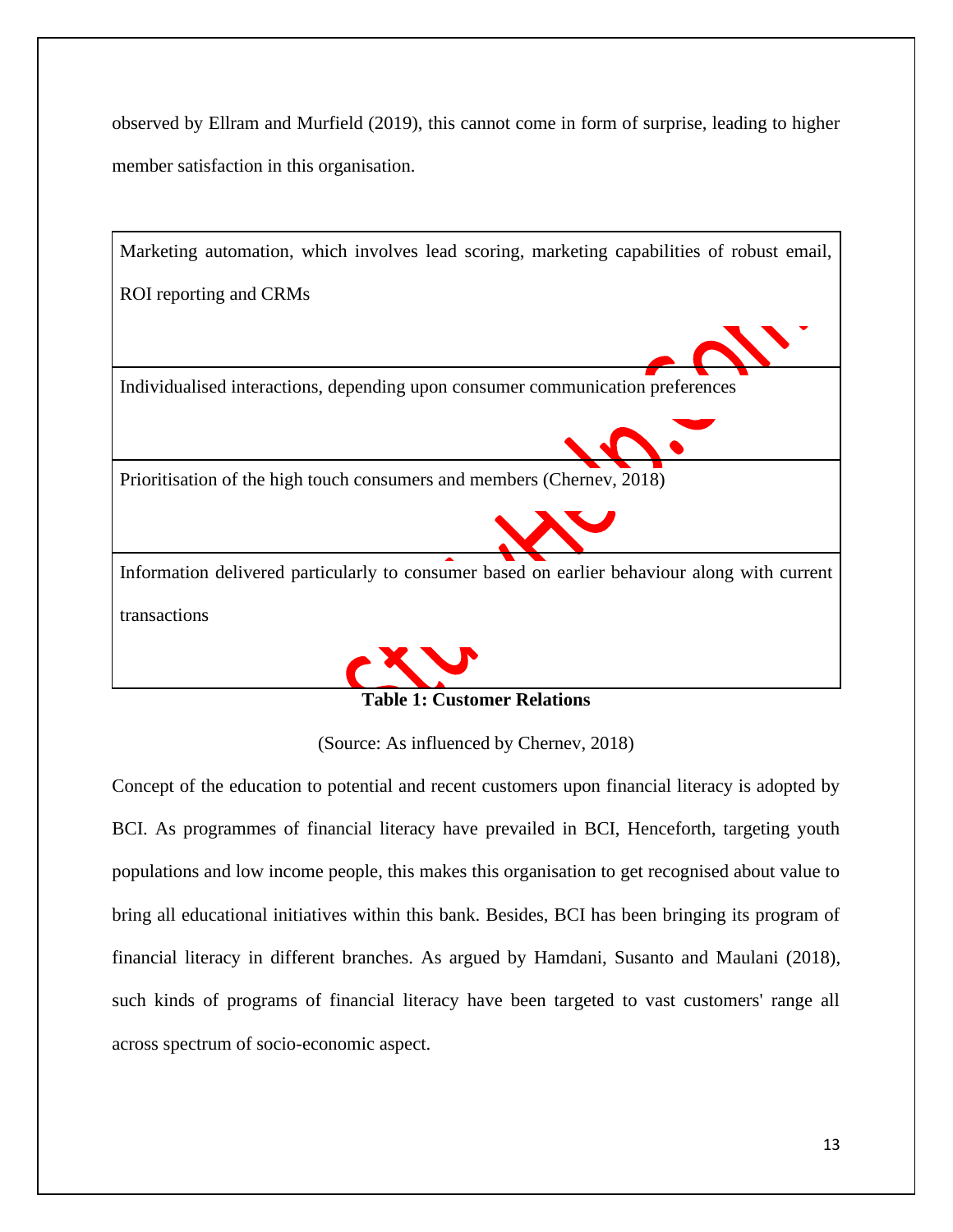In case of financial education, average for BCI is large and averages for delivering such education. During competition in BCI, targeted programs of financial education can open some new roads in untapped populations, like under-banked as well as immigrant markets in Mozambique (Clubofmozambique.com, 2016). However, programs of financial education also can create goodwill in community level. It also leads to strong relationships with community partners and local customers.

Each experience transformation that has been following such model depends on some prerequisites. This starts with unwavering and top down C-suite commitment towards program to model experience behaviours, which BCI espouses (Bci.cl, 2020). This firm also involves commitment to bottom up loop of feedback to measure BCI's progress by including its employees in refining and applying enhancements. At centre of these efforts lies with dedication to end-to-end experience with this company. It matters with entire journey, instead of transactional and individual touch points in relationship (Clubofmozambique.com, 2016). In comparison to this, such commitment in successful strategy of business for BCI identified certain elements that are essential to apply superior scale of experience transformation.

# <span id="page-13-0"></span>**6. Use of Internet in Marketing**

In this era of digitised business environment, Internet is a viable platform for constructive marketing practices. As per as concern is provisioning financial and banking services at optimised level, it is arguable that electronic tools are explicitly applicable in marketing of banking services and products (Samar, Ghani and Alnaser, 2017). In particular, e-banking is the most effective marketing tool in banking business. In this regard, BCI has put together techniques on technology, marketing and e-banking that ultimately have driven this organisation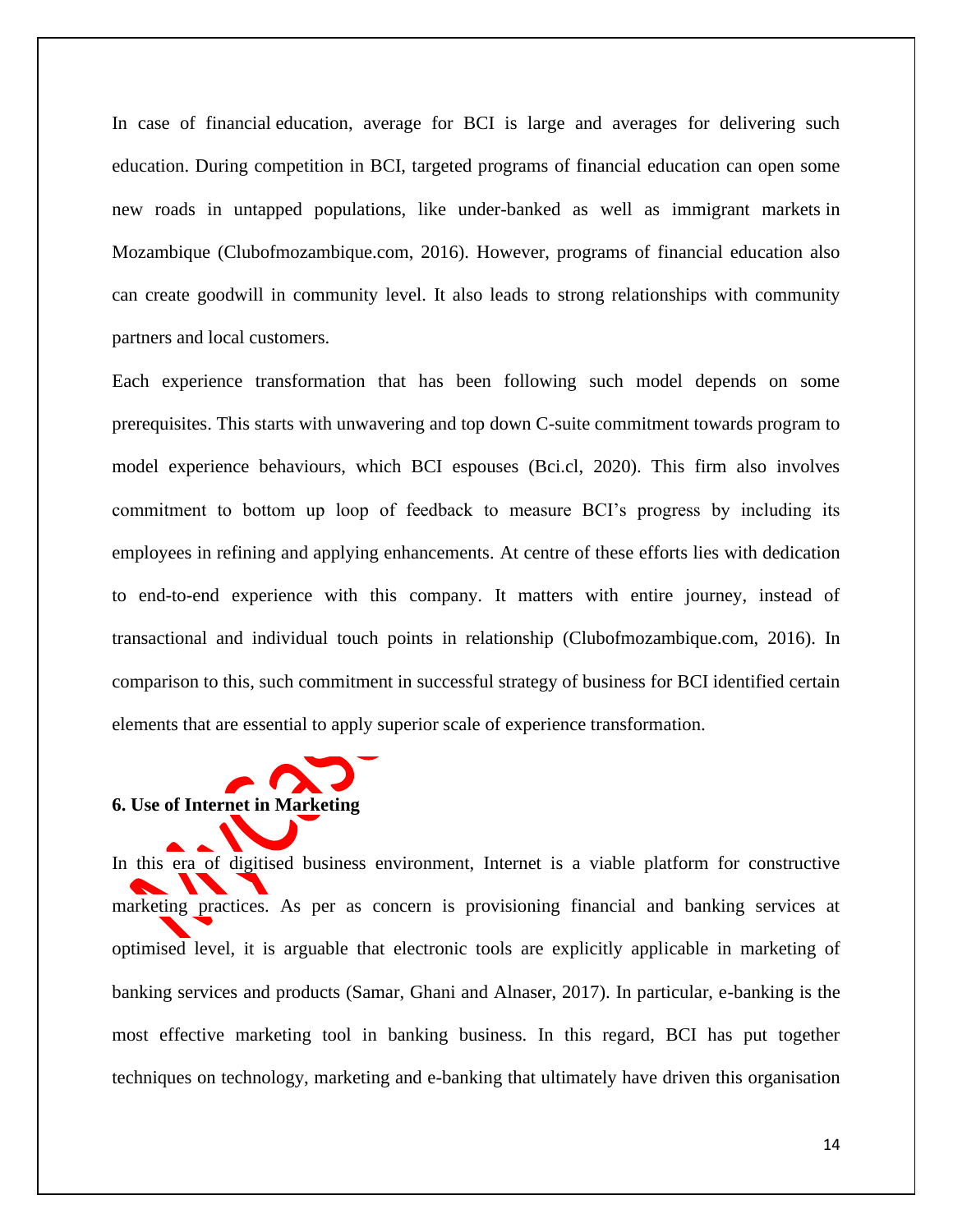to adopt more digital solutions to its financial needs. This is reflected through the fact that BCI customers are transacting foreign currencies via e-banking. It is therefore of no surprise that 69% of global factoring operations of BCI are submitted via online channels (bci.modyocdn.com, 2018). BCI has also arranged Financial Education Month once a year and this is an inclusive global activity for this organisation. Social media campaigning is integral to this program that is leveraging for educating stakeholders about financial issues caused by e-banking. However, for best results in relationship marketing, Internet can proved to be most effective tool for BCI. Three primary focus areas for BCI in Internet-based marketing would be Internet use intensity, access location diversity and Internet applications diversity (Fawzy and Esawai, 2017).

# <span id="page-14-0"></span>**7. Pricing and Cost Structure**

With respect to pricing strategy and cost structure deployment, BCI is following traditional pricing approaches that are market-based, risk premium and cost of funds approaches. On the other hand, elements that are included in structuring cost deliverables are cost to technological interventions, cost regarding service and product development, cost for rolling out of financial infrastructure and cost of financial processes (Brandl, 2020). All these have led to adopt valuebased pricing strategy that further advocates in generating increased value for loyal customers, capturing customers at right moment and supporting growth in overall wallet sharing. Nonetheless, for getting best results in this domain, following contingencies would be viable for BCI:

- Establishing complete transparency across all shared costs
- Fitting business into a variable cost structure Leveraging cloud infrastructure across managed financial services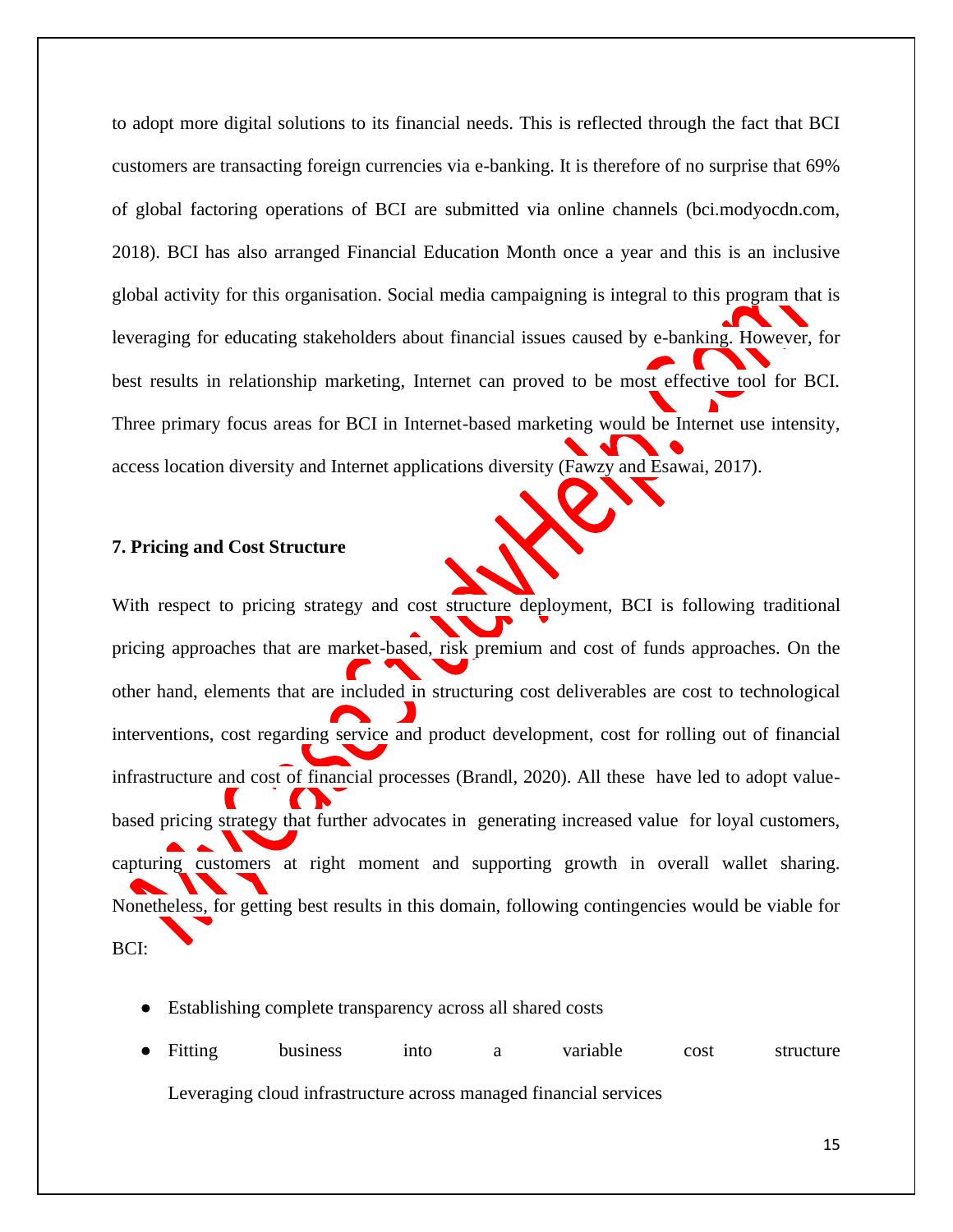### <span id="page-15-0"></span>**8. Branding**

In BCI, branding and brand management is synonymous to management of CSR (corporate social responsibilities) activities at optimised level. BCI has attributed special attention to its commitment towards social and economic development of Mozambique people in sustainable and socially responsible way (Buil, Catalán and Martínez, 2016). This can be exemplified well with 2mn meticais donations to flood victimised areas of Mozambique in 2015. Another initiative is launching of *debit card 'Daki'* that integrated with distinct valences concept. In this payment method, revenue generated from every purchase goes to those Mozambique institutions operating for bringing in social solidarity (worldfinance.com, 2015). Notably, greatest initiative by BCI in brand management through CSR policies is creation of *Mediatecas network*, which is actually educational venture integrating technical information on management, finance, law, economics, IT and many more educational streams.

# <span id="page-15-1"></span>**9. Sustainability, TBL and Stakeholders**

In present scenario of complex business nature, for addressing sustainability requirements, a business must behave in line with social contextualisation. Nevertheless, this is attainable when an organisation keeps emphasising constructive CSR practices. Indeed, social, environmental and economic sustainability are core components of CSR and *TBL (Triple Bottom Line)* approach has a concurrent interest (Bradford et *al.* 2017). As engagement of stakeholders of a business are directly influential in understanding meaning of sustainability, therefore, it is true to the best of organisation's knowledge that sustainability addressing initiatives must be in line with stakeholder management (Barnett, Henriques and Husted, 2018). The same must be true for BCI as stakeholders are prime components of sustenance within a complex financial environment.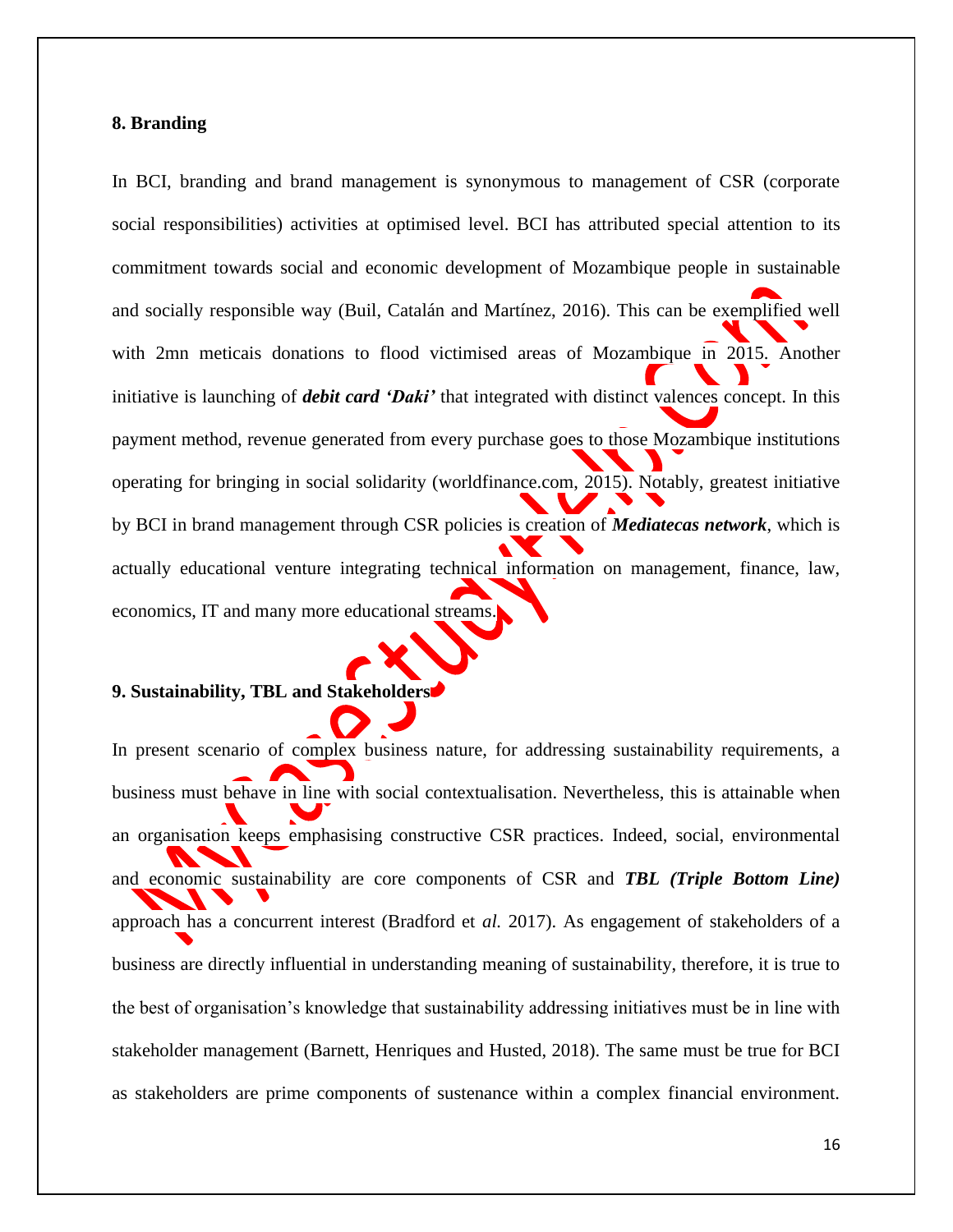According to this theoretical context, social performance must be towards people's benefit whereas economic performance has to be in the direction of organisational profitability. On the other hand, environmental performance needs to be for beneficence of surrounding environment of an organisation.

It is evident from BCI's performance that organisation is doing well to meet ergonomics of stakeholder management via the passage of application of TBL concept. Quality of customer services is decisive in acquiring profit lead that is sustaining economic performance (Antolín-López, Delgado-Ceballos and Montiel, 2016). Regular product launches along with commercial promotional campaigns are able to meet constant innovation requirements. Availability of different payment methods likewise *Tako*, *Galp*, *Petromac* and *Tropigalia e EU* are some of the few that are meeting individual needs of end-users (worldfinance.com, 2015). On the other hand, CSR activities are designed in such a manner that is sustaining both environmental and social performance metrics.

<span id="page-16-0"></span>**10. Conclusion** 

From above discussion, it can be concluded that banking and financial institutions are in a high need of competitive marketing management whose ultimate direction has to be towards gaining maximum customer satisfaction. In this sense, traditional 4Ps of marketing mix would not be the only choice for financial institutions such as BCI. Rather it would cater for more sustainable benefits if BCI is able to combine efforts of 4Ps and 4Cs. On this account, it may be arguable that commoditisation is accepted to a perceived level in banking business that would not impact adversely on financial implications. In subsequent phases, organisations likewise BCI need to innovate new business dynamics so that service quality can be managed effectively towards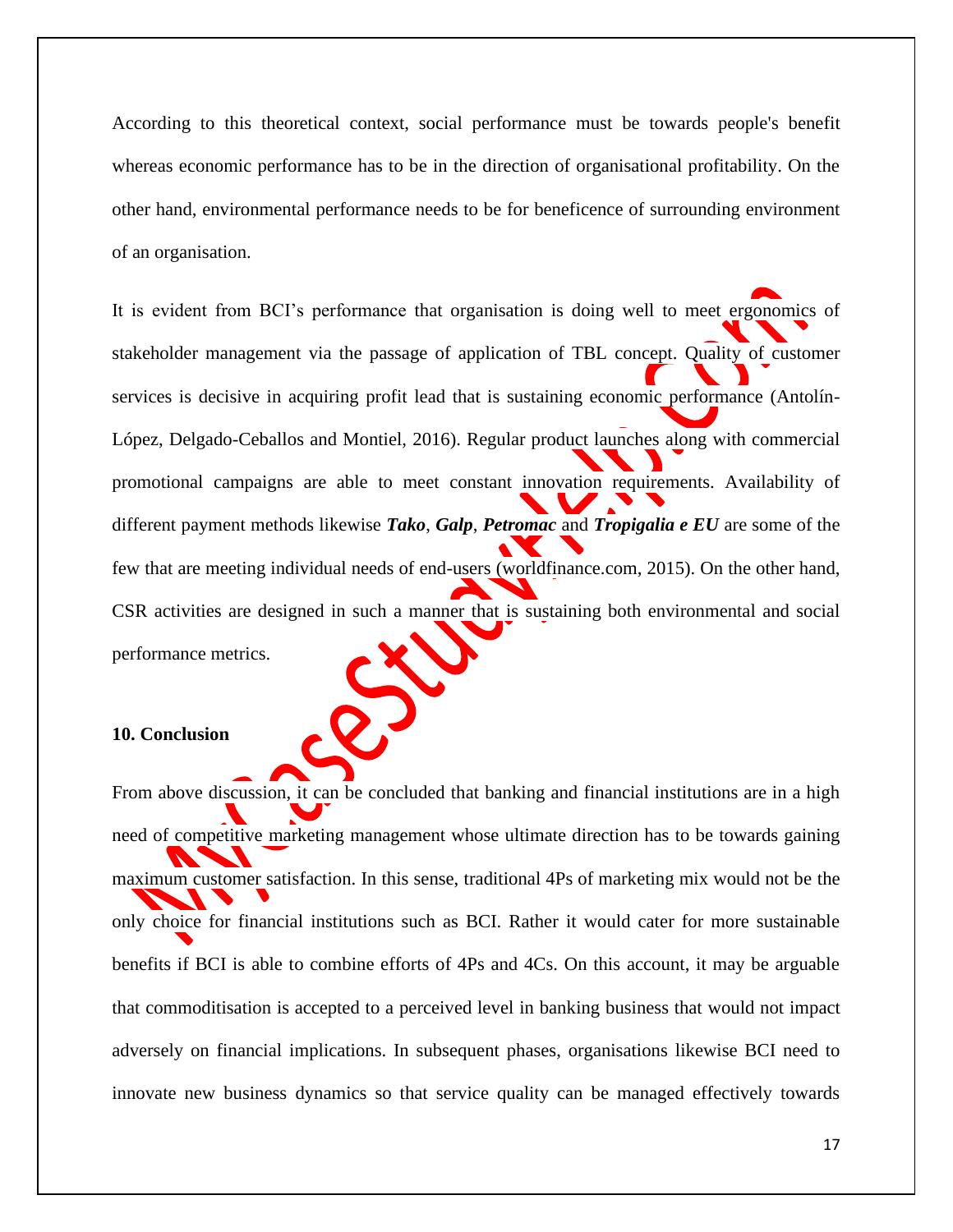enhanced customer loyalty. On a similar ground, experiential marketing, customer relationship banking and experience management are three distinct domains on which BCI needs to bring in more research. Indeed, e-banking is the most suitable approach that can bring in credible sources of customer management. Nevertheless, best-ever brand management for BCI is affordable with best possible CSR activities that can address social and economic development criteria of Mozambique. In order to be explicitly viable in addressing sustainability components of business, stakeholder management is of integral importance and TBL contextualisation can manage this exclusively for BCI.

Page 316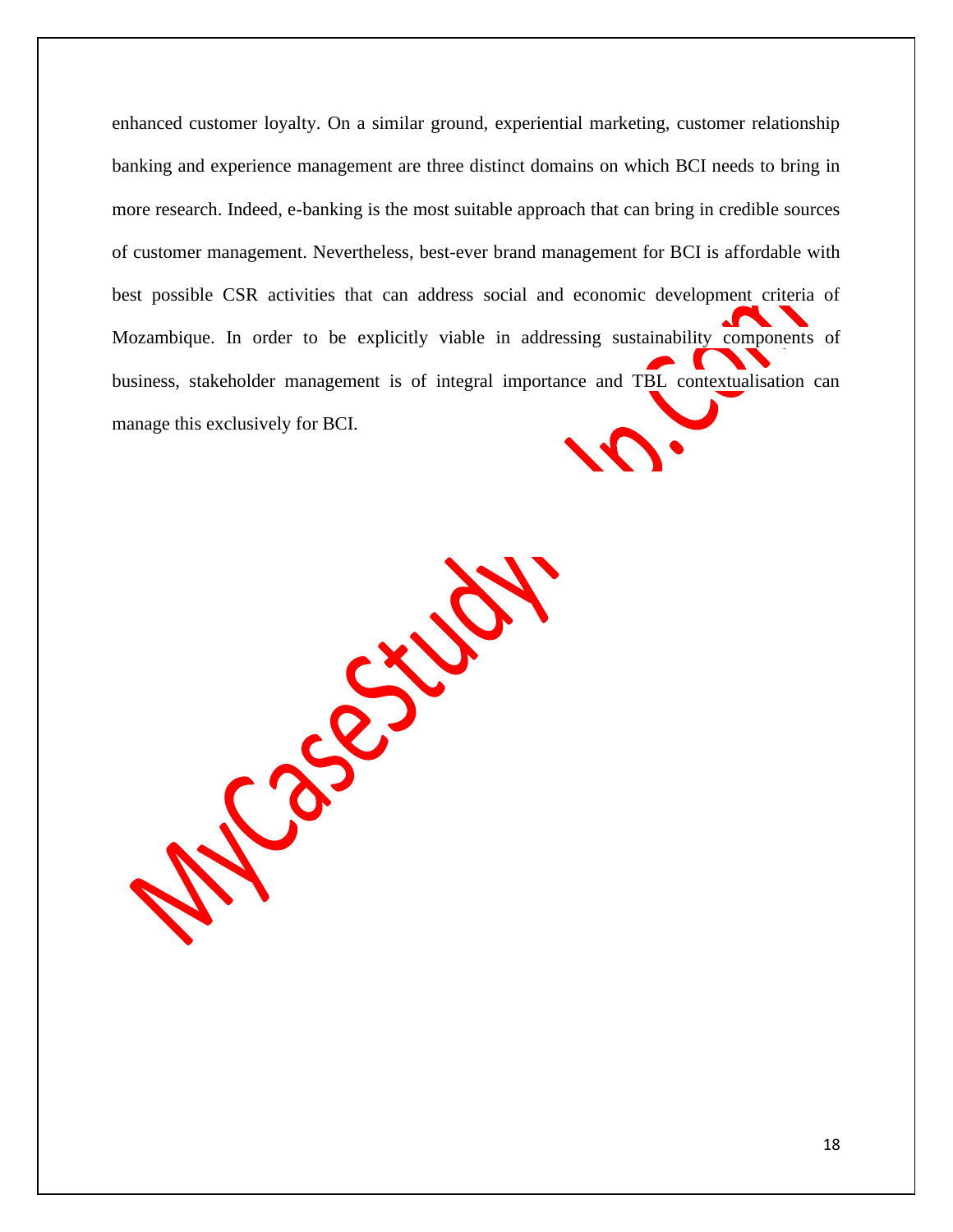# <span id="page-18-0"></span>**References**

# *Books*

Brandl, M., 2020. *Money, Banking, Financial Markets & Institutions*. Boston: Cengage Learning.

Chernev, A., 2018. *Strategic marketing management*. Chicago: Cerebellum Press.

Shiu, E. ed., 2017. *Research Handbook of Innovation and Creativity for Marketing Management*. Cheltenham: Edward Elgar Publishing.

Zimmerman, A. and Blythe, J., 2017. *Business to business marketing management: A global perspective*. Abingdon: Routledge.

#### *Journals*

Antolín-López, R., Delgado-Ceballos, J. and Montiel, I., 2016. Deconstructing corporate sustainability: a comparison of different stakeholder metrics. *Journal of Cleaner Production*, *136*, pp.5-17.

Barnett, M.L., Henriques, I. and Husted, B.W., 2018. Governing the void between stakeholder management and sustainability. *Advances in Strategic Management*, *38*, pp.121-143.

Bradford, M., Earp, J.B., Showalter, D.S. and Williams, P.F., 2017. Corporate sustainability reporting and stakeholder concerns: Is there a disconnect?. *Accounting Horizons*, *31*(1), pp.83- 102.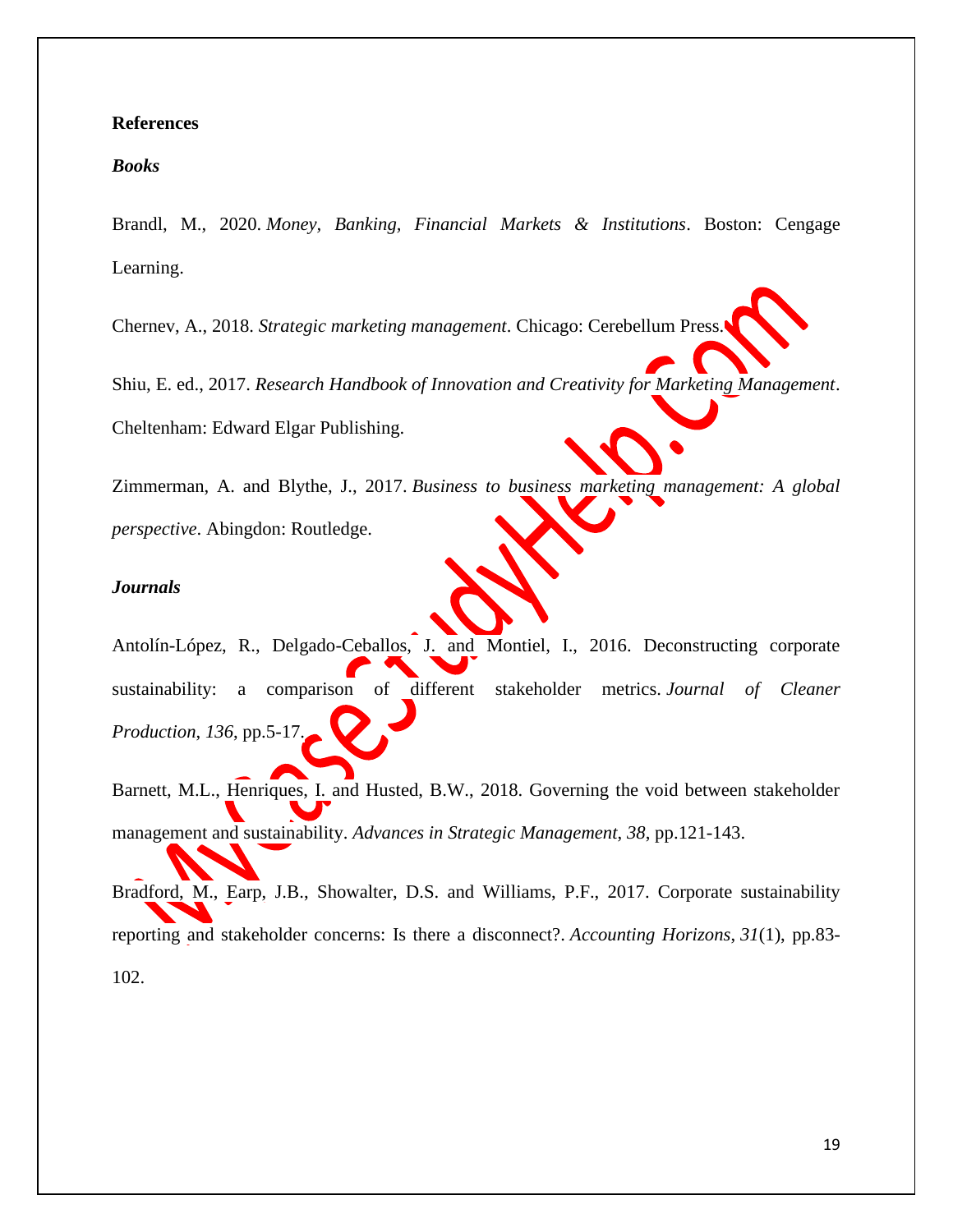Buil, I., Catalán, S. and Martínez, E., 2016. The importance of corporate brand identity in business management: An application to the UK banking sector. *BRQ Business Research Quarterly*, *19*(1), pp.3-12.

Dadzie, K.Q., Dadzie, C.A. and Winston, E.M., 2019. The Transitioning of Marketing Practices from Segment to Customer-Centric Marketing in the African Business Context: Toward a Theoretical Research Framework. *Journal of African Business*, *20*(2), pp.206-223.

Ellram, L.M. and Murfield, M.L.U., 2019. Supply chain management in industrial marketing– Relationships matter. *Industrial Marketing Management*, *79*, pp.36-45. Available at: [<https://doi.org/10.1016/j.indmarman.2019.03.007>](https://doi.org/10.1016/j.indmarman.2019.03.007)

Fawzy, S.F. and Esawai, N., 2017. Internet banking adoption in Egypt: Extending technology acceptance model. *Journal of Business and Retail Management Research*, *12*(1), pp.109-118.

Hamdani, N.A., Susanto, T. and Maulani, G.A.F., 2018. Framework of Architectural Marketing Capabilities in Regional Development Bank. *Int. J. Eng. Technol*, *7*(3.25), pp.166-169. Available at:

[<https://www.researchgate.net/profile/Galih\\_Abdul\\_Fatah\\_Maulani/publication/327202290\\_Fra](https://www.researchgate.net/profile/Galih_Abdul_Fatah_Maulani/publication/327202290_Framework_of_architectural_marketing_capabilities_in_regional_development_bank/links/5bba22e1a6fdcc9552d92262/Framework-of-architectural-marketing-capabilities-in-regional-development-bank.pdf) [mework\\_of\\_architectural\\_marketing\\_capabilities\\_in\\_regional\\_development\\_bank/links/5bba22e](https://www.researchgate.net/profile/Galih_Abdul_Fatah_Maulani/publication/327202290_Framework_of_architectural_marketing_capabilities_in_regional_development_bank/links/5bba22e1a6fdcc9552d92262/Framework-of-architectural-marketing-capabilities-in-regional-development-bank.pdf) [1a6fdcc9552d92262/Framework-of-architectural-marketing-capabilities-in-regional](https://www.researchgate.net/profile/Galih_Abdul_Fatah_Maulani/publication/327202290_Framework_of_architectural_marketing_capabilities_in_regional_development_bank/links/5bba22e1a6fdcc9552d92262/Framework-of-architectural-marketing-capabilities-in-regional-development-bank.pdf)[development-bank.pdf>](https://www.researchgate.net/profile/Galih_Abdul_Fatah_Maulani/publication/327202290_Framework_of_architectural_marketing_capabilities_in_regional_development_bank/links/5bba22e1a6fdcc9552d92262/Framework-of-architectural-marketing-capabilities-in-regional-development-bank.pdf)

Ikechi, A., Chinenye, E.P. and Chiyem, O., 2017. Marketing Mix Concept: Blending the Variables to Suit the Contemporary Marketers. *International Academic Journal of Management and Marketing*, *9*(1), pp.55-65.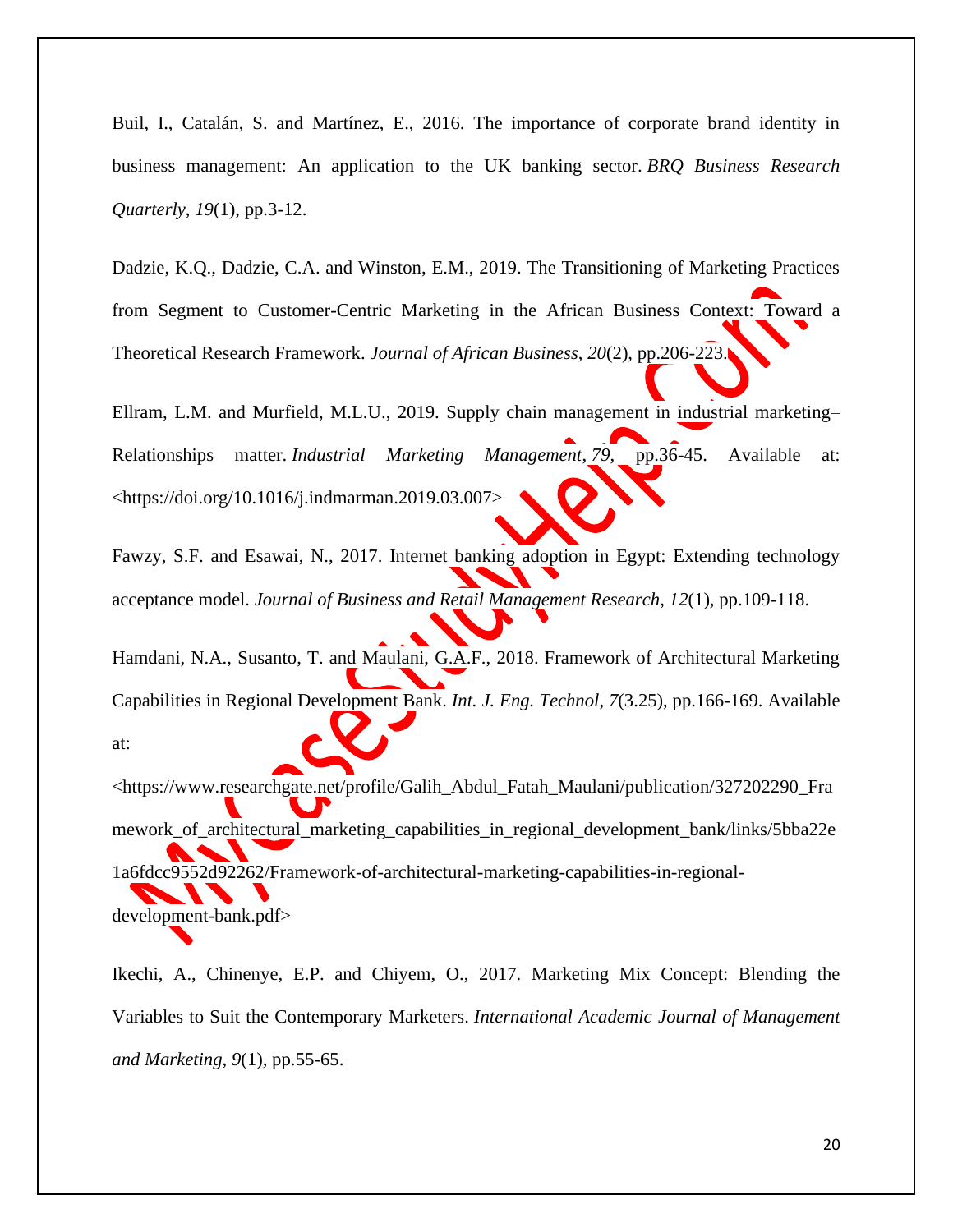Maheswari, G.U. and Sundaram, D.N., 2017. Service Quality and Technology as an Effect on Customer Satisfaction–A Study with Reference to Public and Private Sector Banks at Nellore Region". *International Journal of Applied Business and Economic Research*, *15*(21), pp.39-44.

Manafzadeh, E. and Ramezani, A., 2016. Identifying and prioritizing the effect of marketing mix from the customer's perspective (4C) on the competitiveness of insurance companies using DEMATEL technique: A case study of Tehran Insurance Companies. *Marketing and branding research*, *3*, pp.86-96.

Melnic, E.L., 2017. The emergence of the marketing mix in the banking sector. *Bulletin of the Transilvania University of Brasov. Economic Sciences. Series V*, *10*(2), pp.35-42.

Olson, E.M., Slater, S.F., Hult, G.T.M. and Olson, K.M., 2018. The application of human resource management policies within the marketing organization: The impact on business and marketing strategy implementation. *Industrial Marketing Management*, *69*, pp.62-73. Available at: [<https://doi.org/10.1016/j.indmarman.2018.01.029>](https://doi.org/10.1016/j.indmarman.2018.01.029)

Samar, S., Ghani, M. and Alnaser, F., 2017. Predicting customer's intentions to use internet banking: the role of technology acceptance model (TAM) in e-banking. *Management Science Letters*, *7*(11), pp.513-524.

Trivedi, K., Trivedi, P. and Goswami, V., 2018. Sustainable marketing strategies: Creating business value by meeting consumer expectation. *International Journal of Management, Economics and Social Sciences (IJMESS)*, *7*(2), pp.186-205.